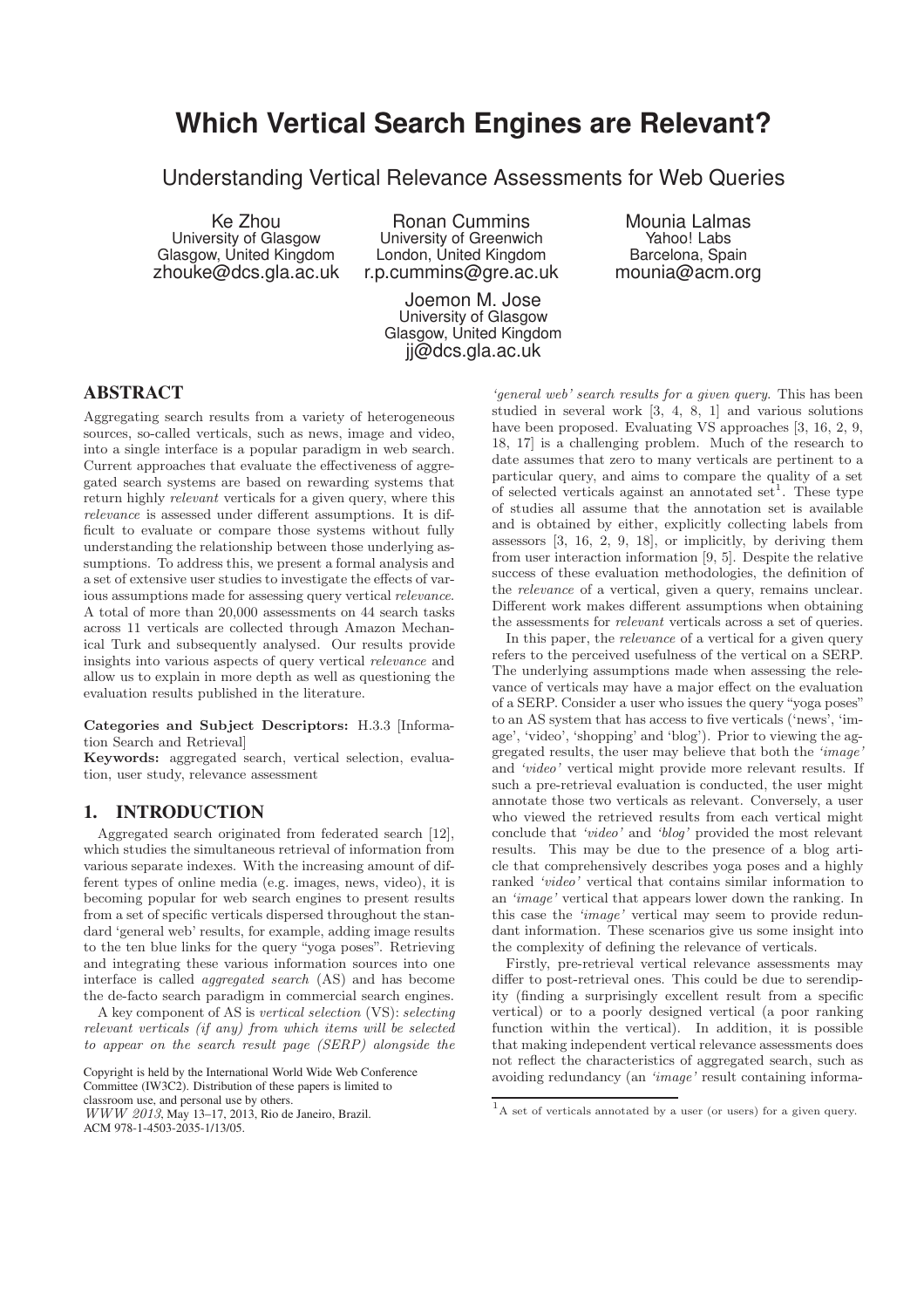tion already presented in a 'video' result). Finally, when AS systems present vertical items embedded within 'general web' results, it is not clear whether using 'general web' as a reference for deciding the vertical relevance is an appropriate strategy. Understanding these underlying assumptions when assessing the relevance of verticals is important. This is because a different annotation set (i.e. gold standard) will affect the metrics that inform us about the performance of different VS systems.

Although existing work collects assessments (using different processes and assumptions) for evaluating VS, to our knowledge, no work has tried to comprehensively understand and compare those assessment processes and assumptions. This is the focus of this paper. Specifically, we employ all of the various strategies present in the literature, to collect vertical relevance assessments, and investigate three main research questions (RQ):

- (RQ1) Are there any differences between the assessments made by users from a pre-retrieval user-need perspective (viewing only vertical labels prior to seeing the final SERP) and the assessments made by users from a post-retrieval user perspective (viewing the vertical results in the final SERP)?
- (RQ2) When using 'general web' results as a reference for making vertical relevance assessments, are these assessments able to predict the users' pairwise preference between any two verticals? Does the context (results returned from other verticals) in which vertical results are presented affect a user's perception of the relevance of the vertical of interest?
- (RQ3) Is the preference information provided by a population of users able to predict the "perfect" embedding position of a vertical?

To answer these three research questions, we conducted a set of large-scale user studies using the crowd-sourcing platform Amazon Mechanical Turk. In Section 2, we formally outline the problem of vertical selection assessment. Section 3 outlines our experimental design, whereas in Section 4 we present and analyse our results. We conclude the paper in Section 5 by summarising all the findings, discussing the implications of our results and pointing out limitations.

# 2. VERTICAL RELEVANCE ASSESSMENTS

We start by defining the process involved in collecting vertical relevance assessments. Second, we enumerate the various components within aggregated search that affect vertical relevance assessments and outline their relationships. Thirdly, we review various approaches that derive vertical relevance from the collected assessments. We then present an analysis of the assumptions made in previous work and discuss how they can affect the evaluation of aggregated search systems. We end this section with a summary.

# 2.1 Assessment Process

Before formally defining the vertical relevance assessment process, we first list the assumptions made for a SERP P. Given a set of verticals  $V = \{v_1, v_2, ... v_n\}$ , a SERP P can be denoted as  $V_p = \{v_{p1}, v_{p2}, ..., v_{pn}\}\$  where each  $v_{pi}$  indicates the position of the vertical block  $v_i$  on the page. For consistency with existing work [9], we assume four positions in which verticals can be embedded into the 'general web'

results: Top of Page (ToP), Middle of Page (MoP), Bottom of Page (BoP), or Not Shown (NS). When we are only interested in a binary scenario (shown or not), it is assumed that it is best to present the vertical at ToP. Note that in  $V_p$ , multiple verticals can have the same grade (e.g. two verticals can be simultaneously shown at ToP).

Given a vertical set  $V = \{v_1, v_2, ... v_n\}$ , the vertical relevance  $I_t$  for a search task t is represented by a weighted vector  $I_t = \{i_1, i_2, \ldots, i_n\}$ , where each value  $i_k$  indicates the importance of vertical  $v_k$  to search task t. Commonly,  $I_t$  is a binary vector [3, 16], where each element indicates whether or not the vertical is relevant given the search task. When denoting the best position in which to embed the vertical items in the SERP (ToP, MoP, BoP, NS), a weighted vector  $I_t$  can be used [9, 2]. By assigning diminishing weight according to the embedding position<sup>2</sup>, each weight  $i_k \in I_t$ of vertical  $v_k$  is represented by the corresponding assigned weight of  $v_k$ 's perfect embedding position.

To generate  $I_t$ , user studies must be conducted asking an assessor  $u_j \in U = \{u_1, u_2, ... u_m\}$  to make decisions  $A_j = \{a_{j1}, a_{j2}, \ldots a_{jl}\}\$  over all verticals V. There are generally two types of assessment  $a_{ik}$ : absolute assessments ("what is the quality of  $v_i$ ") and preference-based assessment ("does  $v_i$  present better information than  $v_j$ "). As AS is concerned with presenting vertical results integrated within 'general web' results, preference assessments [9, 16, 3, 2, 18, 17] have been more widely used. The number of pair-wise assessments  $l$  the assessor  $u_j$  needs to make for  $A_i$  is a matter for research, and may be restricted by the budget of a particular study. Regardless, for each pair-wise preference assessment  $a_{ik}$ , there are various factors that influence assessors' decisions. We discuss these in Section 2.2. Ultimately, an  $m \times l$  matrix  $M_t$  containing all assessments from all users in  $U$  for search task  $t$  is obtained. A conflation method to derive the final vertical relevance vector  $I_t$  from the matrix  $M_t$  is used. Different methods have been used to derive this final vector, which we review in Section 2.3.

After  $I_t$  is obtained, an aggregated search page  $P$  can be evaluated based on this information. Given  $I_t$ , we can evaluate the SERP P based on how  $V_p$  correlates with  $I_t$ . Various metrics can be employed to achieve this. Precision, recall and the f-measure have been used when  $I_t$  is treated as a binary decision [3, 16]. Recently, risk has been considered and incorporated into risk-aware VS metrics [18]. When allowing multiple embedding positions within a SERP, the distance between  $V_p$  and a perfect page  $V_p^{Perfect}$  derived from  $I_t$  can be used [2]. The further the distance from the perfect page, the worse the performance of the system that generated that SERP P.

## 2.2 Making Preference Assessments

This section reviews previous work on making preference assessments for evaluating vertical relevance.

#### *2.2.1 Dependency of Relevance*

Current work on determining the preference assessments A can be classified into two categories: anchor-based and inter-dependent approaches. The former assumes that the quality of the anchoring 'general web' results serve as a reference criteria for deciding vertical relevance (whether an

<sup>&</sup>lt;sup>2</sup>The higher the position, the larger the weight is, i.e. for the four embedding positions used in our work, weight $(ToP)$  > weight $(MoP)$  $>$  weight(BoP)  $>$  weight(NS).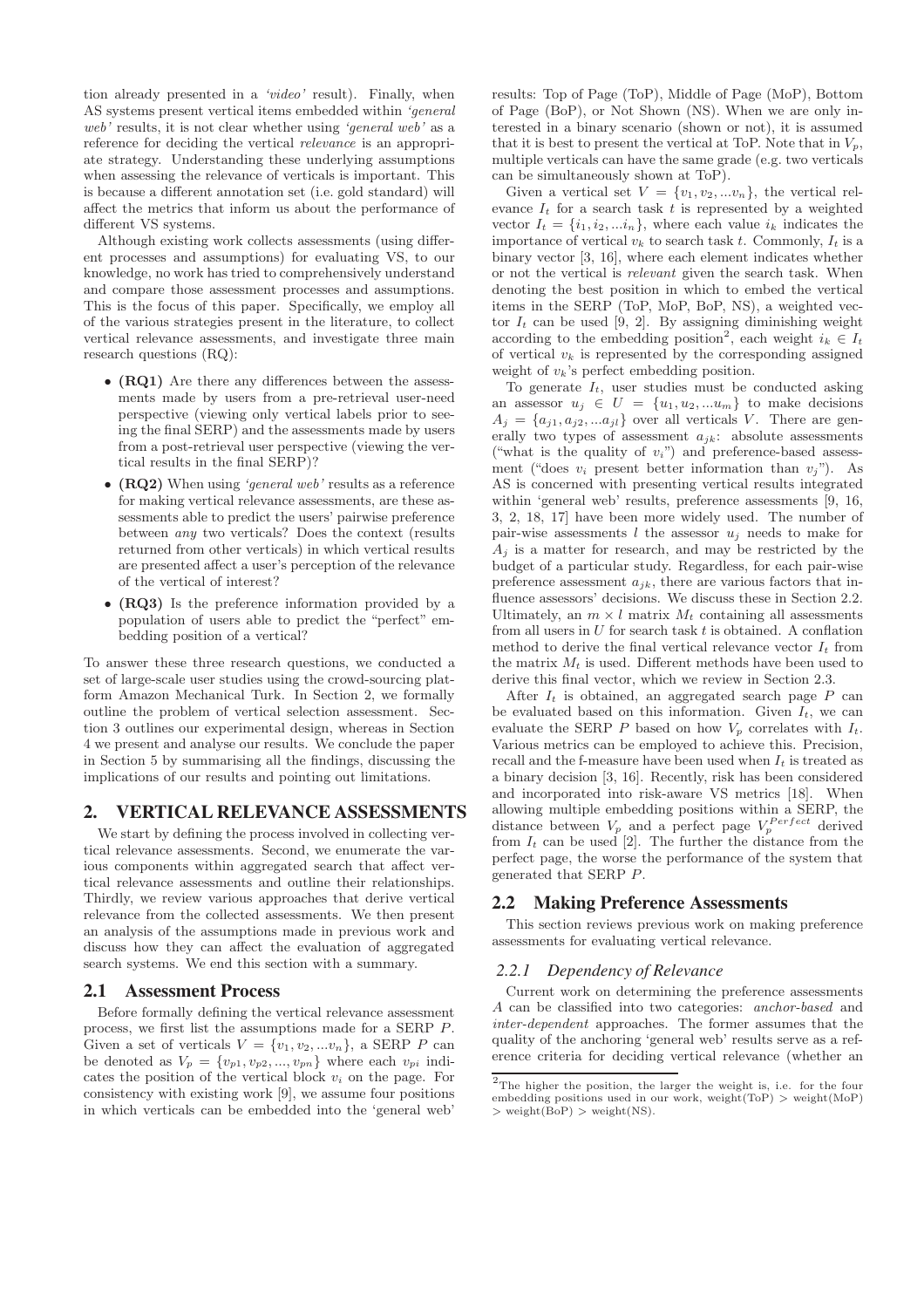assessor believes the vertical results will improve the SERP when added to the 'general web' results). This is achieved by asking assessors to assess each vertical  $v_i$  individually, in an independent pair-wise fashion against the 'general web' reference page. A number of work [9, 16, 3] follows this approach. Inter-dependent approaches assume that the quality of verticals is relative and dependent on each other. These approaches gather pair-wise preference data over any, and many, possible pairs of verticals  $v$  including the 'general web' w. Arguello et al's work [2] fits into this category. For anchor-based approaches, the number of assessments to be made per assessor,  $l$ , equals to the number of verticals  $n$ . For inter-dependent approaches, l will often be much greater than *n* (e.g.  $\frac{1}{2} \cdot (n+1) \cdot n$  in [2]).

#### *2.2.2 Influencing Factors*

Various factors can affect a user  $u_i$ , when assessing  $a_{ik}$ , with respect to a specific vertical result  $v_k$ :

- (Result Quality) the quality of the retrieved results from vertical  $v_k$ .
- (Orientation) a user's  $(u_i)$  orientation (or preference) to information from a vertical  $v_k$ .
- (Aesthetic) the aesthetic nature of a vertical  $v_k$ .

The result quality of the retrieved items from a specific vertical depends on both the contents of the vertical  $v_k$  and the ranking function of the vertical  $v_k$ . For a given search task t, the more topically relevant items contained in the vertical  $v_k$  collection, the better the results are likely to be. More importantly, the higher the relevant items are ranked within the vertical, the better the *result quality* is. Either a vertical  $v_k$  collection with very few relevant items or a poor ranking function can degrade the user's perception of the quality of the vertical  $v_k$  retrieved results.

A user's *orientation* to a vertical  $v_k$  reflects the user's  $(u_i)$  own perception of the usefulness (utility) of the vertical to the search task t. The user may have his or her own personalised preference over different verticals. As pointed out in [3, 11], it is not only result quality that satisfies a user's need, but items from different verticals also satisfy a user's need differently. It is the type of information that affects the user's perception of usefulness (i.e. orientation) for an information need.

Vertical aesthetics represents the aesthetic nature of the vertical  $v_k$  retrieved results. For example, it has been demonstrated in [11, 2] that the visually attractive nature of image results tends to increase users engagement on a SERP, compared to those that do not contain images.

## 2.3 Deriving Relevance from Assessments

The anchor-based and inter-dependent based approaches use different strategies for deriving vertical relevance  $(I_t)$ from the assessments  $(M_t)$  for a search task t. For anchorbased approaches, most of previous work [16, 3] rank all the verticals of interest based on the percentage of assessors' preference over a 'general web' anchor. Therefore, a majority preference for a particular vertical leads to the most relevant vertical for a specific search task. For inter-dependent approaches, the Schulze voting method [2, 10] is the most widely used. For two verticals  $v_i$  and  $v_j$ , if more assessors preferred  $v_i$  over  $v_j$  than vice versa, then we say that,  $v_i$ directly beats  $v_i$ . A beatpath from  $v_i$  to  $v_j$  can be either

a direct or an indirect defeat. The strength of an indirect beatpath is the number of votes associated with its weakest direct defeat. Finally,  $v_i$  defeats  $v_j$  if the strongest (direct or indirect) beatpath from  $v_i$  to  $v_j$  is stronger than the one from  $v_i$  to  $v_i$ . All verticals of interest are then ranked by their number of defeats.

# 2.4 Prior Work

When collecting an assessment  $a_{ik}$ , current work makes a number of different assumptions (dependency of relevance, influencing factors) to guide the assessments. Based on the assumptions made, they show the corresponding information to the user for them to make assessments. We formally review and summarize the underlying assumptions made in a number of studies. A short summary is given in Table 1.

Traditionally, in federated search [12, 7] (often known as distributed information retrieval), vertical relevance  $I_t$  is assumed to solely depend on *result quality*, which is determined by the summation of the number of topically relevant items within a vertical collection. The more topically relevant items the vertical collection contained, the better the given vertical is assumed to be. When evaluating a SERP P, the quality of the page is determined by evaluating the topical relevance of the items returned (and merged from various verticals), based on traditional information retrieval metrics (e.g. precision, MAP). This type of evaluation is heavily focused on topical relevance.

In aggregated search, for example, Zhou et al. [16] assumed that only vertical *orientation* contributes to the usefulness of the page. Therein, the assessors are asked to use the '*general web*' results as an anchor to assess the usefulness of a given vertical (by only showing the vertical label). Without viewing the retrieved results or the vertical collection, only when the assessor thinks that the vertical can potentially provide more appropriate results than the 'general web', would he/she label it as relevant. In that research, four assessors are asked for assessments for each vertical. The vertical relevance  $I_t$  is determined in a binary manner (ToP or None), by using a basic assessor preference thresholding approach (e.g. if 75% of the assessors prefer  $v_i$  over w, then we label  $v_i$  as "ToP", otherwise we label it as "NS"). Finally, VS evaluation is based on the f-measure.

In Arguello et al. [2], although not stated explicitly, it is assumed that the usefulness of the vertical  $v_k$  is determined by a combination of result quality, orientation and aesthetics. While viewing results retrieved from each vertical collection using a ranking function unique to the vertical, the assessors are asked to state the preference between any two verticals from  $V \bigcup \{w\}$ . Four assessors are used for assessing each pair. Different from [16], which uses 'general web' results as an anchor, the assessments are made between any  $v_i$  and  $v_j$  pairs and a voting strategy is used to determine  $I_t$ , i.e. the perfect position of the vertical to be presented. The quality of the page is then measured by calculating the distance to a reference page (a "perfect" AS page).

In [9, 2], a vertical relevance is assessed by presenting the SERP with the web results and vertical results separately. In Ponnuswami et al. [9], the assessors are asked to rank the vertical relevance on a scale of 0 to 3, indicating whether it should be shown at BoP, MoP or ToP. Only one assessor is used. The differences between [2] and [9] is that, instead of voting across all verticals, the 'general web' retrieved results are used as an anchor to determine the vertical importance.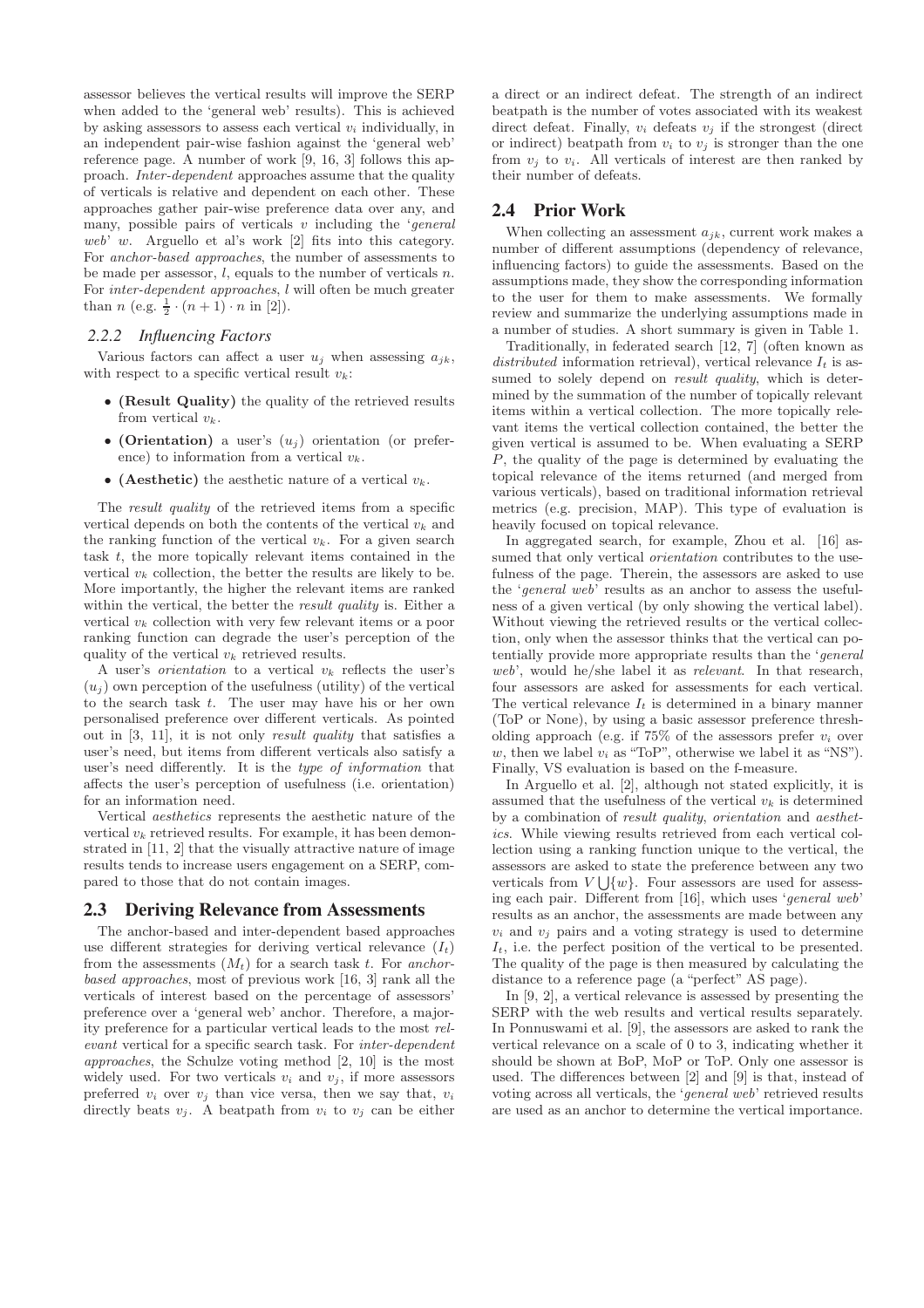| Work                  | Relevance Dependency | Influencing Factors         |                    |                  | Assessment |          | $#$ Assessors |
|-----------------------|----------------------|-----------------------------|--------------------|------------------|------------|----------|---------------|
|                       | Inter-dependent      | Anchor-based Result Quality | <b>Orientation</b> | Aesthetic Binary |            | Graded 1 |               |
| Federated Search [12] |                      |                             |                    |                  |            |          |               |
| Zhou et al. $[16]$    |                      |                             |                    |                  |            |          |               |
| Ponnuswami et al. [9] |                      |                             |                    |                  |            |          |               |
| Arguello et al. [2]   |                      |                             |                    |                  |            |          |               |

Table 1: Summary of Vertical Relevance Assumptions Made in Previous Works.

# 2.5 Summary of Aims

We are interested in answering three research questions (RQ1 to RQ3). Given the more formal treatment of the task of aggregated search described in this section, these research questions can be stated as follows:

- **RQ1** deals with comparing the user perspective ([16] and [9] (binary assessment variant)) during the assessment stage (obtaining  $a_{ik}$ ). When asking assessors to make  $a_{jk}$ , are there any differences between the assessments made by only considering orientation (preretrieval perspective), and the ones that consider a combination of result quality, orientation and aesthetics (post-retrieval perspective)?
- RQ2 is concerned with comparing the anchor-based approach with an inter-dependent approach ([9] (binary assessment variant) and [2]) during the collection of all assessments A with respect to  $v_k$ . We also examine whether the context of other verticals can affect the relevance of the vertical of interest.
- RQ3 deals with the positioning of vertical results. When asking a set of assessors to make assessments  $a_{ik}$  using a binary decision (ToP and NS), is it possible to use the fraction of assessors' preference assessments  $M_t$  to derive an accurate graded vertical relevance  $I_t$ to indicate the best position for embedding the vertical results (ToP, MoP, BoP and NS)?

# 3. EXPERIMENTAL DESIGN

This section introduces the methodology for conducting our users studies, followed by a detailed design of each study.

# 3.1 Methodology

We conducted three studies that follow a similar protocol. All studies consisted of subjects that pair-wisely assessed the quality of two result sets for a series of search tasks. All studies have a similar objective, to investigate the correlation between the vertical relevance derived when using one assessment assumption to the vertical relevance derived under another assumption.



#### Figure 1: Flow Diagram Description of Experimental Protocol for Studies 1 to 3.

#### *3.1.1 Protocol*

The three studies follow a similar protocol shown in Figure 1. Subjects were given access to an assessment page that consists of a task description, a search task and two search results (tiles), and were asked to make pair-wise preference

assessments. Prior to each study, the subjects were presented with a brief instruction, summarizing the experimental protocol and the assessment criteria. They were told to imagine they were performing a natural information search task. Given two search result sets originating from two search engines, the subjects were told to select the result set that would best satisfy the search task. The subjects were then presented with an Assessment Page (ASP) (a screenshot of an ASP is shown in the middle of Figure 2). The experimental manipulation was controlled via each ASP, as discussed in Section 3.1.3.

Following a search query (e.g. "living in India") shown at the top of ASP, the search task description is given in the form of a request for information (e.g. "Find information about living in India."). Under the task description, two search tiles are presented where each tile shows a separate set of search results for the query. Then the subjects made their selection using a "submit" button.

The subjects (assessors) could choose to perform as many tasks as they wished. To avoid learning effects, we ensured that each assessor was not shown the same task more than once. All studies were performed via a crowd-sourcing platform, Amazon Mechanical Turk<sup>3</sup>. The methods employed to collected the data via this platform is described in Section 3.1.4. The result sets shown on each ASP were pre-crawled offline. To lower assessment burden, subjects were unable to browse outside the ASP, i.e. clicking any links within the result page did not redirect them to external web pages. The snippets on the ASP were the sole source of evidence to assess the SERP quality.

# *3.1.2 Verticals and Search Tasks*

In web search, a vertical is associated with content dedicated to either a topic (e.g. "finance"), a media type (e.g. "images") or a genre  $(e.g.$  "news" $)^4$ . In this paper, we are mainly concerned with the latter two types, which is less well-studied than the former. We use a number of verticals (listed in Table 2). Those verticals reflect a representative set of vertical engines used in current commercial aggregated web search engines. Instead of constructing verticals from scratch, we use a representative state-of-the-art vertical search engine for each vertical, as listed in Table 2.

Search tasks were chosen to have a varying number and type of relevant verticals. From a preliminary study [16, 15], we collected annotations of users' preferred verticals for 320 search tasks (from the TREC million query and web tracks, originally derived from search engine logs). The preferred verticals reflect the perceived usefulness of a vertical from the user need perspective, without regard to the quality of the vertical results. This is achieved by instructing assessors to make pairwise preference assessments, comparing each

 $^3$ https://www.mturk.com

 $4A$  topic-focused vertical may contain documents of various types, standard web pages, images, reviews, etc.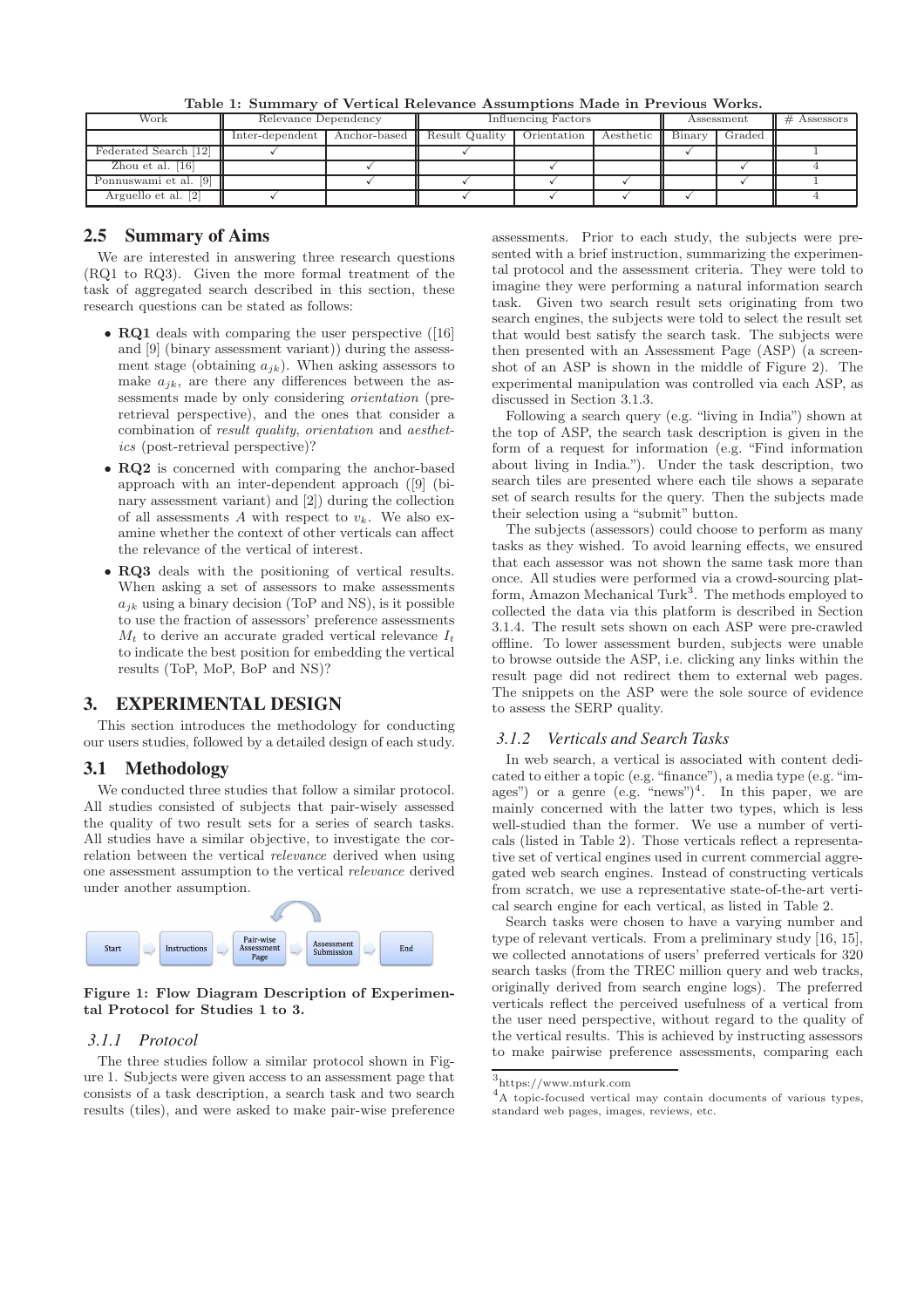

Figure 2: Various Components for Manipulations on Assessment Page of Studies 1 to 3

|  | Table 2: Verticals Used in this Paper. |  |  |  |  |
|--|----------------------------------------|--|--|--|--|
|--|----------------------------------------|--|--|--|--|

| Vertical     | Vertical Engines  | Document                  | Type  |
|--------------|-------------------|---------------------------|-------|
| Image        | Google Image      | online images             | media |
| Video        | Google Video      | online videos             |       |
| Recipe       | Google Recipe     | recipe page               | genre |
| <b>News</b>  | Google News       | news articles             |       |
| <b>Books</b> | Google Books      | book review page          |       |
| Blog         | Yahoo! Blog       | blog articles             |       |
| Answer       | Google $Q\&A$     | answers to questions      |       |
| Shopping     | Google Shopping   | product shopping page     |       |
| Discussion   | Google Forums     | discussion thread from    |       |
|              |                   | forums                    |       |
| Scholar      | Google Scholar    | research technical report |       |
| Wiki         | wiki.com          | encyclopedic entries      |       |
| General      | vertical-filtered | standard web pages        |       |
| web          | google.com        |                           |       |

vertical in turn to the reference 'general web' vertical without viewing any vertical results (including the general web). When making assessments, only vertical names/labels were shown and at least four assessors judged each search task.

We then select 44 tasks from those 320 search tasks. The selection is to ensure a wide coverage of information needs with different preferred verticals, including those with no preferred verticals. For each of the 11 verticals, we select 3 search tasks where more than 75% of the assessors preferred the vertical. We also select 11 search tasks where none of the verticals were preferred. For each task description, to avoid any bias, we ensured that it did not contain any verticalexplicit request (e.g. "find images for yoga poses."). Twelve representative example tasks (one per preferred vertical) are shown in Table 3. Although the search task set is not large, it is sufficient to investigate certain aspects of vertical relevance, upon which large-scale user studies can subsequently be carried out.

#### *3.1.3 Assessment Manipulation*

To answer our research questions, each ASP has five components that can be manipulated:

• search task: the information need (or search task) that assessors encounter;

- vertical of interest: the vertical that is presented for assessments;
- search result base: the default type of information presented on the SERP for each ASP;
- assessment reference: the reference SERP (one of the two result sets on an ASP) against which an assessor will make a preference;
- preference option level: the number of options allowed for an assessment (binary or graded) of an ASP.

Search tasks are manipulated to provide a more complete evaluation of AS information needs. Verticals of interest are manipulated to provide a comprehensive evaluation of various verticals for AS. Search result base refers to the default type of information provided for assessments and in our study was manipulated for two possible options: search engine description or retrieved search results. Those two options reflect on different influencing factors for assessments. The former type reflects on assessors' pre-retrieval user need perspective (orientation) whereas the latter reflects on assessors' post-retrieval user utility perspective (a combination of orientation, result quality and aesthetic). This relates to RQ1 and a detailed design of this manipulation is described in Study 1. Assessment reference deals with which information is used as a reference to make the pair-wise preference assessments for a vertical. It is manipulated to investigate whether there is a dependency between (relevant) verticals. We manipulate this to compare *anchor-based approach* and inter-dependent approach for RQ2 and a detailed design of this can be found in Study 2. Manipulation of the Preference option level provides different levels of granularity for assessors to specify their preference based on the quality of two SERPs. A more fine-grained option (multi-graded) provides more details than other simple options (binary). This is manipulated to investigate how much information is lost when assessors are provided with simpler options. This variable relates to RQ3 and its investigation forms Study 3.

We have five independent variables that can be manipulated within an ASP. However, due to a limited budget, instead of using a full factorial design with all the indepen-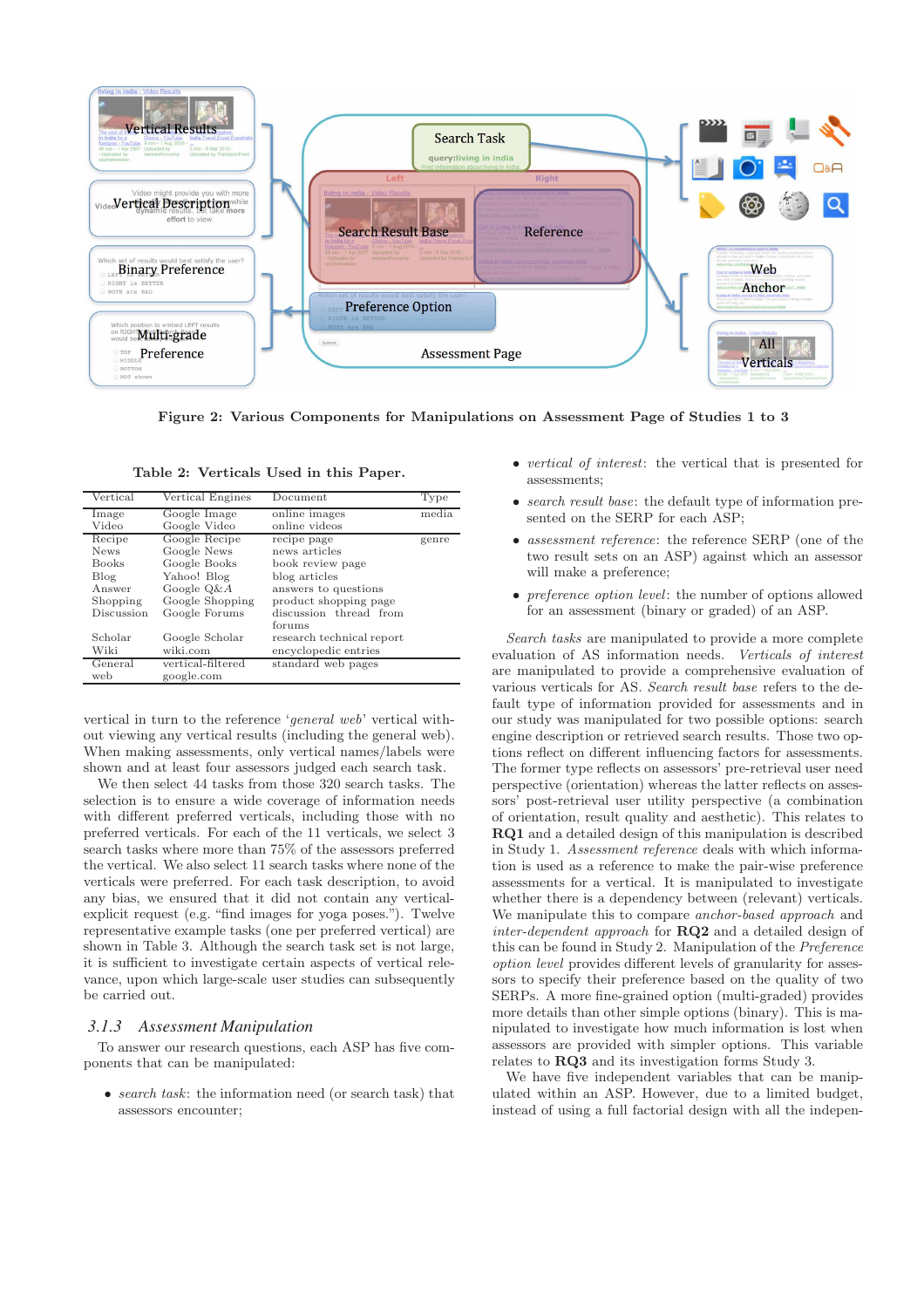| Search Task Description                                                                | <b>Preferred Vertical</b> | Query               |
|----------------------------------------------------------------------------------------|---------------------------|---------------------|
| I am looking for information on the Welch corgi dog.                                   | Image                     | welch corgi         |
| Find beginners instructions to sewing, both by hand and by machine.                    | Video                     | sewing instructions |
| I am looking for cooking suggestions of turkey leftover.                               | Recipe                    | turkey leftover     |
| Find music, tour dates, and information about the musician Neil Young.                 | <b>News</b>               | neil young          |
| Find information on the history of music.                                              | <b>Books</b>              | who invented music  |
| Find information about living in India.                                                | Blog                      | living in india     |
| Find information on how I can lower my heart rate.                                     | Answer                    | lower heart rate    |
| I am looking for sources for parts for cars, preferably used.                          | Shopping                  | used car parts      |
| Find "reasonable" dieting advice, that is not fads or medications but reasonable meth- | Discussion                | dieting             |
| ods for weight loss.                                                                   |                           |                     |
| Find information on obsessive-compulsive disorder.                                     | Scholar                   | ocd                 |
| Find information about the Sun, the star in our Solar System.                          | Wiki                      | the sun             |
| Find the homepage of Raffles Hotel in Singapore.                                       | General-web Only          | raffles             |

dent variables, we control four variables when investigating one factor. We set the four variables to their most common setting, in a typical AS scenario, and study the change in the behaviour of our assessors when the test variable (which we are currently testing) changes. Except for search task and vertical of interest, the three other independent variables in our study represent the RQs that we wish to answer:

- *search result base*: pre-retrieval user need (by showing only vertical descriptions) or post-retrieval user utility (by showing retrieved vertical results).
- *assessment reference*: 'general web' anchor (showing only 'general web') or all verticals (including both 'general web' and all other verticals).
- preference option: binary or multi-graded.

To measure the effect of the independent variables on users' vertical relevance assessments, we investigate two dependent variables: the inter-assessor agreement (measured by Fleiss' Kappa  $K_F$  [6]) and the **vertical relevance** correlation (measured by Spearman correlation). The interassessor agreement focuses on measuring the ambiguity (or difficulty) of the vertical relevance assessments. This can give us insights on whether it is difficult for assessors to draw agreement on assessing vertical relevance. The vertical relevance correlation measures for two assessment processes, whether one agrees with the other for the search task. This can give us insights on comparing different assessment processes and determining which component of the assessment should be controlled more strictly so that it leads to stronger correlations. We report the results of these two dependent variables for all of our studies.

As we are mainly interested in measuring assessor agreement over assessed preference pairs, instead of employing metrics (e.g. overlap measures [14]) to measure inter-assessor agreement on absolute assessments (query-document topical relevance assessment), we used Kappa measure, as prevalently used in previous work [2]. We select Fleiss' Kappa (denoted  $K_F$ ) to measures the (chance-corrected) inter-assessor agreement between any pair of assessors over a set of triplets. This allows us to ignore the identity of the assessor-pair because it is designed to measure agreement over instances labelled by different (even disjoint) sets of assessors. Specifically, when  $M_t$  is available, for all the assessments for a particular assessment  $a_{jk}$  or a set of assessments  $(A_j)$  for all assessors U, we can calculate the Fleiss' Kappa over all pairs. Therefore, after calculating  $K_F$  for both assessment processes, we can compare their assessment agreement, to obtain insights into assessment difficulty and diversity.

We used Spearman's Correlation as our main tool for our data analysis as it is widely used in IR and it is a powerful statistical method to determine the dependency between two variables of interest (two assessment processes in our work). Due to space limitation, more in-depth analysis of the data (e.g. close manual examination) is left for future work.

#### *3.1.4 Crowd-sourcing Data Collection*

Our preference assessment data is collected over the Amazon Mechanical Turk crowd-sourcing platform, where each worker was compensated \$0.01 for each assessment made. For each ASP, we collect four assessment points. Running user studies on Mechanical Turk requires quality control and we used two approaches for achieving this: "trap" HITs and "trap" search tasks. Both these types of trap are only used to identify careless and/or malicious assessors. Following [13], "trap" HITs are created following a set procedure. Each "trap" HIT consists of a triplet  $(q, i, j)$ , where either page i or  $j$  are taken from a query other than  $q$ . We interpreted an assessor preferring the set of extraneous results as evidence of careless assessement. "Trap" search tasks are defined as the search task that contains an explicit reference to a preferred vertical (e.g. "Find information from preferred shopping search results on football tickets"). An assessor who failed to provide preference to an explicitly specified preferred vertical a predefined number of times was treated as careless assessor. Careless assessors were filtered out and all their assessments were discarded. The actual assessments from the traps were also not used in our analysis.

It is objectively difficult to judge whether one assessor is careless since different users might have different vertical preferences for the same search task, and the cost associated with different types of errors (e.g. irrelevant verticals, relevant verticals presented at the bottom of the page or bad retrieved results of relevant verticals), as demonstrated by previous work [17, 2]. As we have two different "trap" approaches and a large percentage of assessments are "traps"<sup>5</sup>, we believe that our methodology was able to filter out large percentage of careless assessors.

## 3.2 Study 1: Comparing User Perspective

Study 1 aims to investigate whether vertical relevance derived from different user perspectives correlate with each other. We controlled the search reference to 'general-web' anchor and preference option to binary. Therefore, we provide a vertical of interest and 'general web' together on

 $^5\rm{For\ example, Study\ 1}$  (Section 3.2) contains  $18.4\%$  "traps" out of all assessments, which means that approximately for every six assessments made, the assessor encountered one "trap".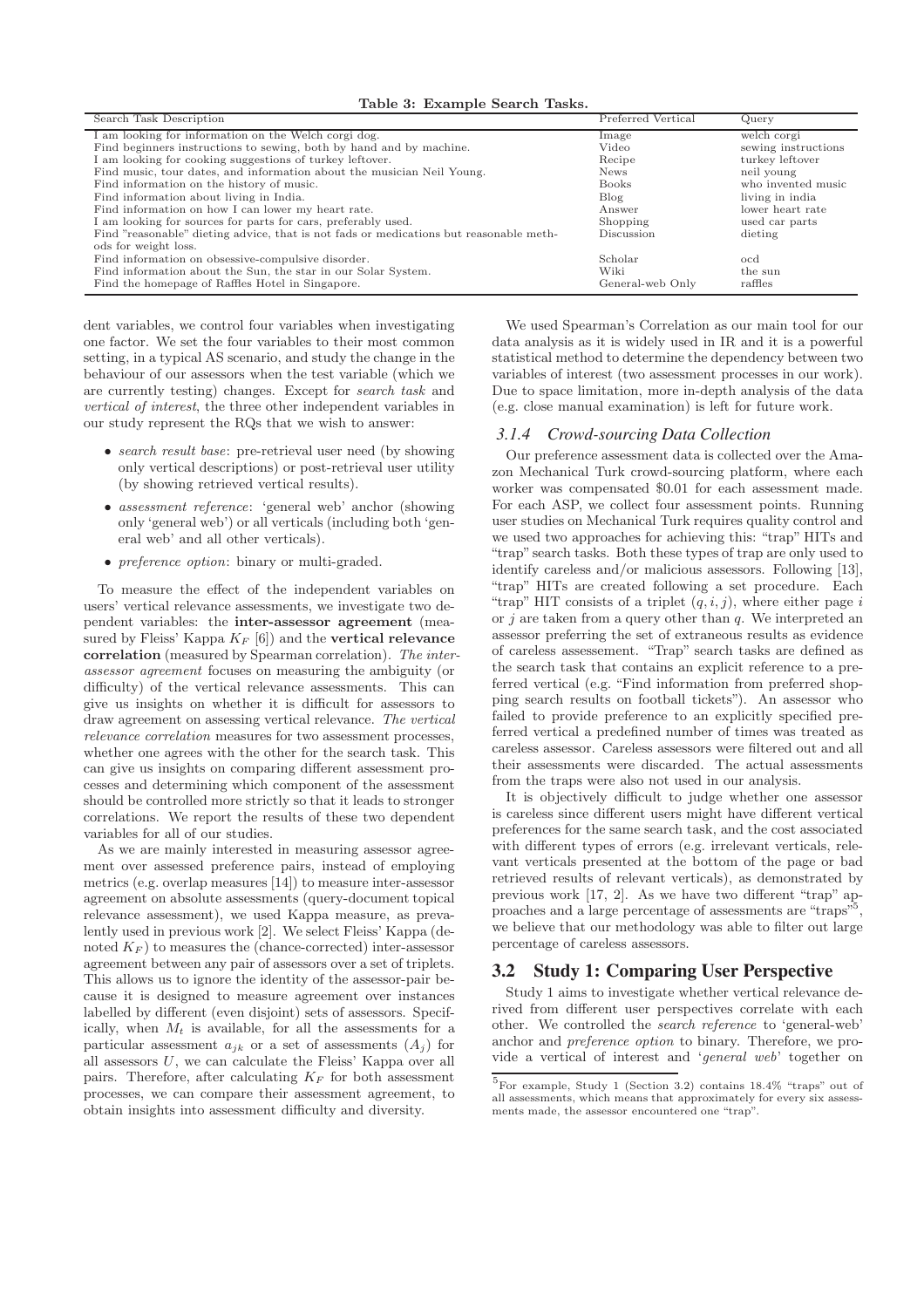an ASP and ask the assessor to provide a binary preference ("left is better" and "right is better"). To avoid overburdening assessors, we also include an option ("both are bad") that captures the scenario where a user is confused due to, for example, poor quality of both SERPs.

For the remaining three independent variables search task, vertical of interest and search result base, we used a full factorial design. We used a total of 44 experimental search tasks that vary in number of preferred verticals, as shown in the upper right in Figure 2. Eleven verticals of interest are used. As specified above, the search result base variable manipulated the base information for assessments and had two values: "vertical description" and "vertical results". As shown on the upper left in Figure 2, for "vertical results", the top three items of the vertical search results are returned by the commercial vertical search engine employed. When making assessments, "vertical results" reflects the post-retrieval user utility for each vertical of interest. The "vertical description" did not vary across search tasks. We provided a general description of each vertical that specified the item types provided by the vertical and its unique characteristics (e.g. video results might provide more visually attractive and dynamic results, but may take more effort to view). We aimed to provide an objective description of the typical contents of the vertical to avoid any bias. The vertical relevance assessments derived from "vertical description" reflects a pre-retrieval user need perspective (before retrieving from any verticals, which type of information may satisfy the user needs?).

Study 1 had 968 unique conditions (44 search tasks  $\times$  2 search result base  $\times$  11 verticals of interest). To ensure the quality of assessments, we manipulated 5 "trap" tasks (randomly selected from 11 "trap" tasks, one per vertical) and 1 "trap" HITs for every search task under each search result base. We collected four data points for each condition and in total we had 3872 assessments (4744 assessments including all "trap" tasks and HITs).

# 3.3 Study 2: Effects of Context

Study 2 aims to investigate the impact of the context of other verticals to the relevance assessments of a chosen vertical. Study 2 controlled the preference option to binary and search result base to "vertical results". For the remaining three independent variables search task, vertical of interest and search reference, Study 2 used a full factorial design. The search reference had two possible values: "general-web anchor" and "all-verticals", as shown in the lower right of Figure 2. The former used each vertical of interest with 'general web' anchor to form 11 assessment pairs for each search task. The latter used a full possible space of each vertical of interest and all other verticals (including three 'general web' result sets: top-three, top-four-to-six, top-seven-to-ten) to form a total of 91 assessment pairs for each search task. The assessment pairs of the former is a subset of the latter.

Study 2 had 4004 unique conditions (44 search tasks  $\times$  91 assessment pairs). We used the same quality control strategy as for study 1. In total we had 16016 assessments (19620 assessments including all "trap" tasks and HITs).

# 3.4 Study 3: Multi-graded Preference

Study 3 aims to investigate whether it is possible to derive multi-graded preferences using binary preference from a number of users. Study 3 controlled the search result base to

"vertical results", vertical reference to "general-web anchor". We use all of the top-ten 'general web' results as an anchor in this study. This is to be consistent with the multi-graded assessments we aim to investigate as described below. For the remaining three independent variables search task, vertical of interest and preference option, study 2 used a full factorial design. Specifically, the *preference option* is manipulated to be either binary or multi-graded, as shown in the lower left in Figure 2. Note that this is to compare with the 'general web' results. For the former, assessors were asked for binary assessments (binary preference, i.e. ToP or NS), while for the latter assessors were asked for multi-graded assessments (ToP, MoP, BoP or NS).

Study 2 had 968 unique conditions (44 search tasks  $\times$  2 preference options  $\times$  11 verticals) using the same quality control strategy as for study 1. We obtained 3872 assessments (4744 assessments including "trap" tasks and HITs).

# 4. EXPERIMENTAL RESULTS

Our goal is to investigate the correlation of vertical relevance when derived from studies with different underlying assumptions. We measure the correlation between two sets of relevance assessments using Spearman's correlation. In each case, we outline whether this correlation is significant<sup>6</sup>. We denote the significance by  $\blacktriangle$  (with  $p < 0.05$ ).

# 4.1 Study 1

We report the results that compare user vertical relevance  $I_t$  from different perspectives. Specifically, whether (1) orientation (pre-retrieval vertical preference) and the (2) topical relevance of post-retrieval search results affect a user's perception of a vertical relevance. For (2), following a standard TREC-style evaluation methodology, we collected graded topical relevance assessments (highly, marginally and not relevant) for the top search results returned from the verticals (including 'general web'). Then for each assessment pair  $(v_i, w)$ , we use  $nDCG(v_i) - nDCG(w)$ to quantify the weighted preference of  $v_i$  over w based on topical relevance.

We examined the user agreement when assessing the pairwise preference in both a pre-retrieval and post-retrieval scenario. The Fleiss' Kappa  $(K_F)$  obtained for both preretrieval and post-retrieval are 0.47 and 0.40, respectively. In both scenarios, the inter-assessor agreement is not high (moderate). This indicates the difficulty (or ambiguity) of AS in general; different users tend to make different decisions regarding the *relevance* of a vertical. A low  $K_F$  on a particular query indicates that it is a particularly ambiguous query. Unexpectedly, we observed that there is even more disagreement between assessors when they are allowed to view the results retrieved from each vertical (on each SERP) (post-retrieval setting). In that setting, given that the assessors have more information to make their assessments, one would expect more agreement. However, this is not the case. A number of reasons may cause this. Firstly, it should be noted that as we have only four assessors, the difference in inter-assessor agreement can be substantially affected by one assessor. Secondly, and more importantly, it is possible that providing the search results to each assessor increases the difficulty and ambiguity of the assessment process. This may be due to the fact that the user now has to

 $^6\rm{We}$  determine the significance by using a permutation test.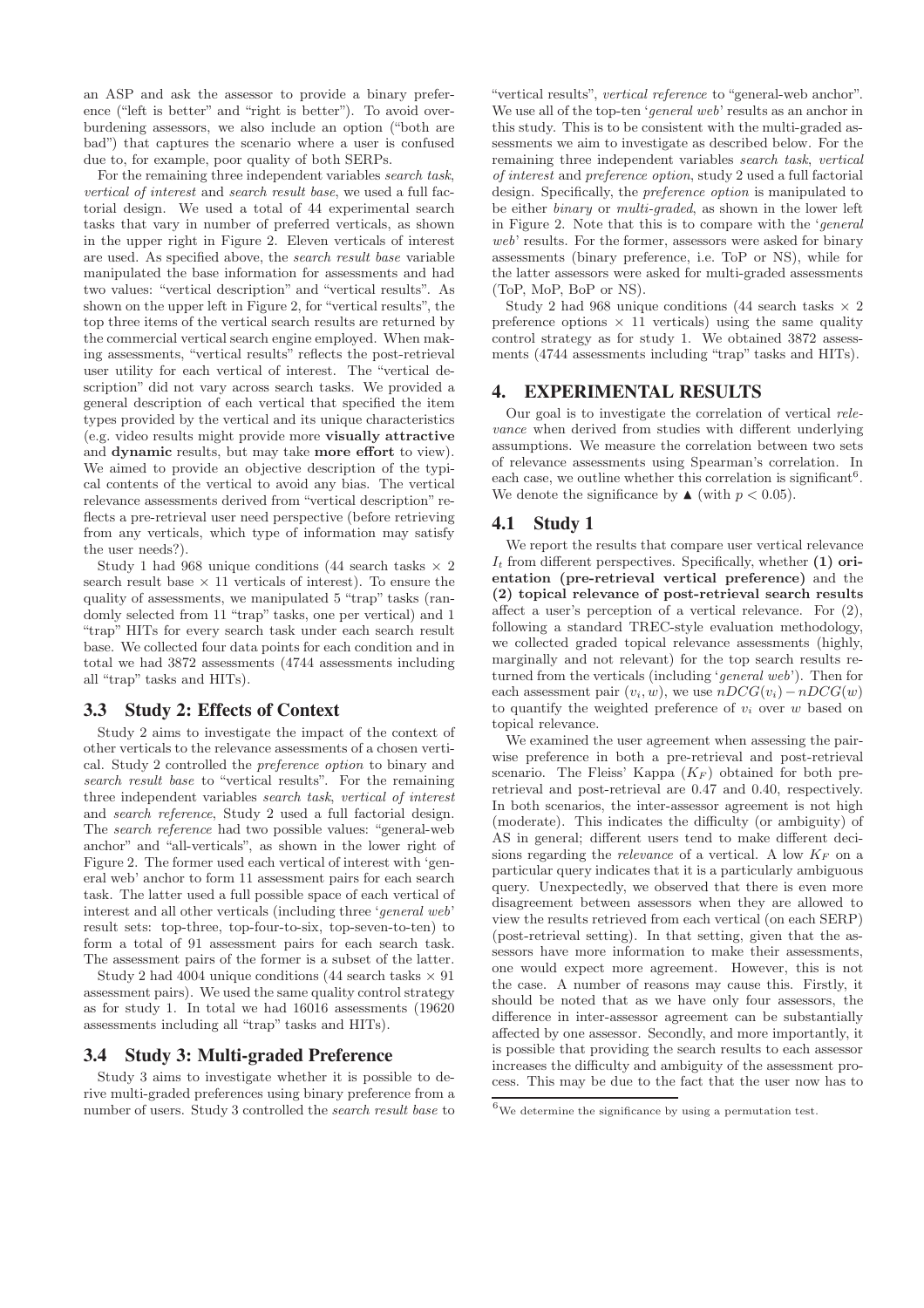Table 4: (Study 1) Vertical Relevance using Spearman Correlation with respect to Post-retrieval Approach on a Variety of Influencing Factors (Orientation, Topical Relevance).

| Verticals         | Image             | Video                 | Recipe                | <b>News</b>                       | Books             | Blog                  | Answer          | Shopping         | Discussion Scholar |                   | Wiki             | Average |
|-------------------|-------------------|-----------------------|-----------------------|-----------------------------------|-------------------|-----------------------|-----------------|------------------|--------------------|-------------------|------------------|---------|
| Orientation       | $0.547 \triangle$ | $0.654\text{A}$       | $0.864\text{A}$       | $0.524 \triangle 0.516 \triangle$ |                   | $0.385\text{A}$       | $0.563\text{A}$ | $0.610\text{A}$  | $0.305 \triangle$  | $0.450\text{A}$   | $0.404\triangle$ | 0.529   |
| Topical Relevance | 0.092             | $0.205\blacktriangle$ | $0.637\blacktriangle$ | $0.301\blacktriangle$             | $0.187 \triangle$ | $0.429\blacktriangle$ | $0.354\text{A}$ | $0.264\triangle$ | $0.571 \triangle$  | $0.393 \triangle$ | $0.484\text{A}$  | 0.356   |

take more factors into account when making an assessment (pre-retrieval vertical orientation, item relevance, visual attractiveness). These factors may lead to more noisy assessments as each assessor may place different emphasis on these factors. We also calculated the Spearman correlation of the inter-assessor agreement  $(K_F)$  between the pre-retrieval and post-retrieval assessments. We found that this correlation is high  $(0.749)$ , indicating that in both scenarios (pre-retrieval and post-retrieval) the assessors encounter difficulty with the same queries.

Furthermore, we report the Spearman correlation of the two influencing factors (orientation and topical relevance of items) with respect to the post-retrieval vertical relevance for a variety of verticals. The higher the correlation, the more important the factor is in influencing the utility of the search results (from the user point of view). This is shown in Table 4. We can observe that the average Spearman correlation of orientation (pre-retrieval) and topical relevance with respect to post-retrieval vertical relevance over all verticals is 0.529 (moderate) and 0.356 (low), respectively. These correlations are not particularly high (but all are significant) for both influencing factors. Generally, orientation is more highly correlated with the utility of a set of search results than topical relevance. This demonstrates that neither factor can solely determine the user's perception of the utility of the search results. In addition, in our data, the type of vertical (orientation) is more important for the search result utility than the topical relevance of the search results.<sup>7</sup> When we analyze the orientation of each vertical, we observe that some of the verticals obtain comparatively high correlation ('Video', 'Recipe' and 'Shopping') whereas others obtain comparatively low correlation ('Blog and 'Discussion). This suggests that some verticals are inherently more ambiguous in terms of their usefulness for the search task than others.

For topical relevance, we observe that the topical relevance of retrieved results for the 'Image' vertical does not contribute significantly to the search results utility. An in-depth examination showed that this can be explained by the lack of variability of the topical relevance. We observe that most returned image results are topically relevant. Conversely, the topical relevance of the items of other verticals ('Blog', 'Discussion') contributes a larger degree to the utility of a SERP. This is because for those verticals, the results are too similar to '*general web*' results and in this case, topical relevance is the most important aspect for search utility (as in traditional web search). For 'Recipe', topical relevance correlates highly both with orientation and search utility. This is because 'Recipe' is more likely to contain relevant results only when user are oriented to that vertical.

Thirdly, as we are more concerned with highly relevant

Table 5: Overlap of the Top-three Relevant Verticals for Pre-retrieval (Orientation) and Post-retrieval (Search Uutility) for the same Search Tasks.

| Overlap      | ັ |    |  |
|--------------|---|----|--|
| Num of Tasks |   | ∠ບ |  |
| Fraction     |   |    |  |

verticals, we investigate whether the top relevant verticals are the same for pre- and post-retrieval scenarios. We extract the top-three most preferred verticals from both assessment scenarios and compare them. We calculate the overlap between them and the results are shown in Table 5. There is generally some overlap between vertical relevance for around 90% of the queries. In addition, in 56.8% of the search tasks at least two out of three relevant verticals are in common, when relevance is derived from the different assessment methods (pre- and post-retrieval assessments).

Finally, we investigate whether there is an aesthetic bias for verticals that present more visually salient results  $('Im$ age', Video' and Shopping' in our study). We compare the number of occurrences of those verticals that appear within the top-three verticals for various search tasks. Consistent with previous work, we found there is an aesthetic bias in user's perception of the utility of the search results. There are in total 21 occurrences of those verticals appearing within the top-three verticals for all search tasks in the post-retrieval case, compared with 11 occurrences within the pre-retrieval case.

To summarize, Study 1 shows that both orientation and topical relevance contribute significantly to the search result utility, whereas the impact of orientation is more important. In addition, there is an aesthetic bias to user's perception of the search results utility.

## 4.2 Study 2

In Study 2, we manipulated the assessment reference for each vertical of interest. Again, the reference is manipulated by presenting only general-web anchor results (anchor-based approach) in one approach and all vertical results (interdependent approach) in a separate approach. To derive  $I_t$ using assessments  $M_t$  obtained for each search task, we used an existing approach. For the anchor-based approach, we ranked all the verticals of interest based on the percentage of assessors' preference over 'general web' anchor. For the inter-dependent approach, we used Schulze voting method [2]. We report the results comparing user's vertical relevance  $I_t$  from both the anchor-based approach and the interdependent approach. For the former, we vary the quality of the 'general web' anchor by using different result sets (Web-1: top 1-3 items, Web-2: top4-6 items or Web-3: top7-10 items). We aim to investigate whether there are significant differences between them.

We look at the user assessment agreement. The Fleiss' Kappa  $(K_F)$  obtained for the anchor-based and inter-dependent

 $7$ Note that due to our selection of vertical search engines (highly performing verticals) where most vertical search results contain topically relevant items for most of the search tasks, our results are biased to this scenario and might not generalize when vertical search engines perform badly.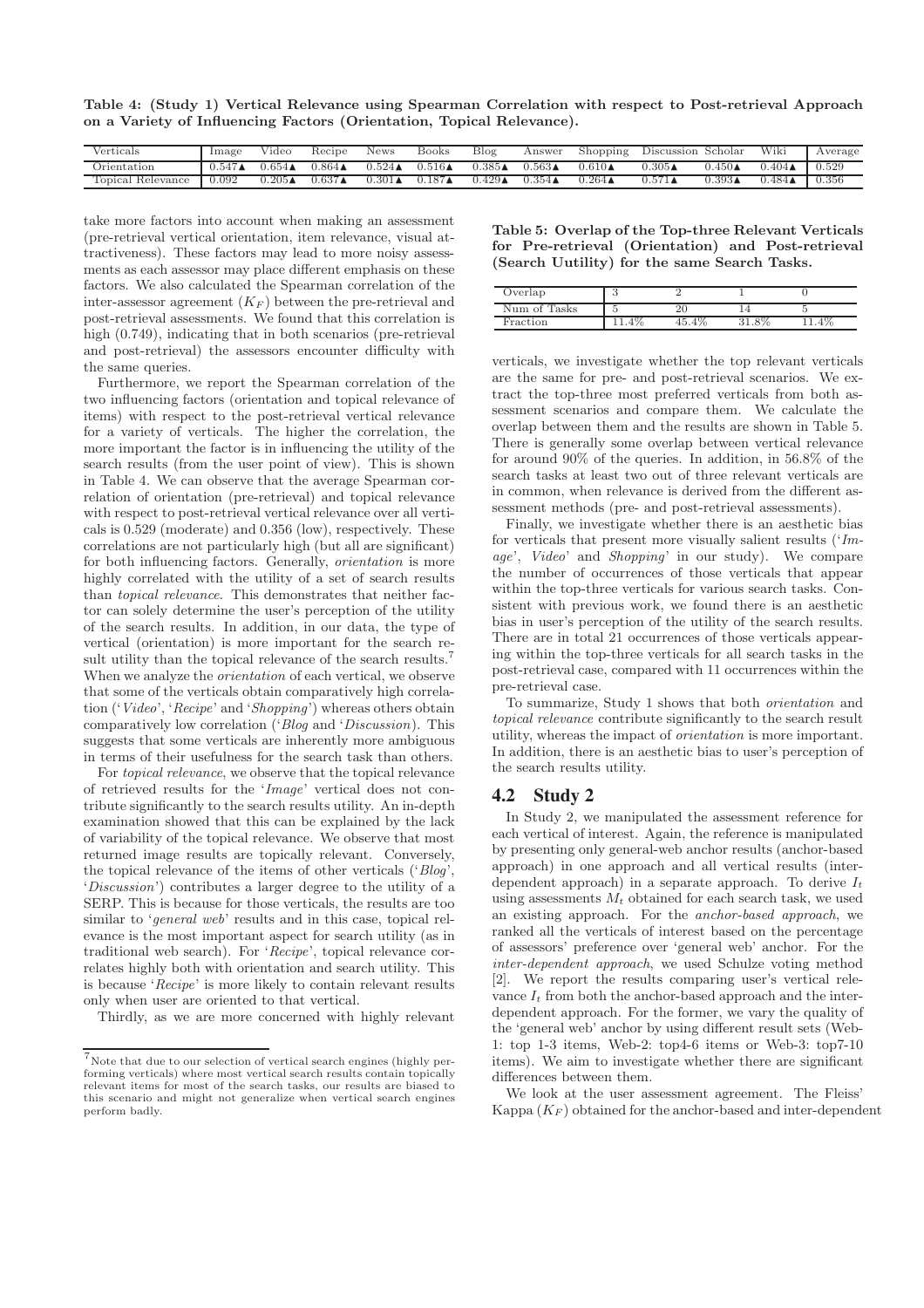Table 6: (Study 2) Spearman Correlation of Vertical Relevance Derived between Anchor-based Approach (using anchors Web-1, Web-2, Web-3) and Inter-dependent Approach.

| Anchor      | Web-1           | Web-2            | Web-3                 | Average |
|-------------|-----------------|------------------|-----------------------|---------|
| Correlation | $0.626\text{A}$ | $0.515\triangle$ | $0.579\blacktriangle$ | 0.573   |

approaches are 0.40 and 0.42, respectively. The user assessment agreement is not high (moderate) and, generally, there is not much difference between the assessment agreement of the two approaches. The slight increase of user agreement for assessments in the inter-dependent approach might be due to the comparative ease in assessing some vertical-pairs, over assessing vertical-anchor-pairs.

We show the query-specific Spearman correlation of the anchor-approach using different anchors (Web-1, Web-2, Web-3) with respect to the inter-dependent approach. The results are shown in Table 6. We can observe several important trends. Firstly, the correlation between the anchor-based and inter-dependent approaches is moderate. From closer examination, we see many "exchange" between verticals of similar intended level and most of these "exchanges" occur within lowly vertical relevance level. As we are more concerned with highly intended verticals, similarly to Study 1, we report the overlapped top relevant vertical between the two approaches in Table 7. Generally the overlap of the top-three relevant verticals between these two approaches is quite high (more than 70% of the search tasks have the same perception of at least two out of three relevant verticals).

We observe that although there are differences between the approaches that use different anchors, the differences are not large in general (all moderate correlations). Web-1 generally correlates higher than Web-2 and Web-3, and there is not much differences between Web-2 and Web-3. This is quite surprising. We assumed that the change of topical relevance level of the anchor  $\operatorname{results}^8$  would result in a change of a user's perception of the results utility. However as this is not the case, we suspect that this can be explained by the finding in Study 1, where when presented with a 'general web' anchor, it is the type of information that leads to a more significant impact on the quality of the result set, indeed more so than topical relevance.

Finally, to demonstrate the interaction between verticals, an analysis of the difference between the inter-dependent ranking and anchor-based (Web-1) ranking suggests that context matters, i.e. the relevance of the latter vertical diminishes when the former vertical (context) is shown in advance. We analyse this by finding the most frequent discordant pairs of verticals  $(v_i, v_j)$  within the two approaches. All the candidate pairs consist of verticals of interest occurring within the top verticals for at least one approach. We found that most pairs are concordant with each other but there are about 14% of discordant pairs. Specifically, there are several distinct discordant pairs that consistently occur for different number of top results (3 to 6). These pairs are ('Answer', 'Wiki'), ('Books', 'Scholar'), ('Answer', 'Scholar'). For example, ('*Answer*', '*Wiki*') pair means that when '*Answer*' is presented before 'Wiki', the relevance of 'Wiki' is dimin-

Table 7: Overlap of the Top-three Relevant Vertical for the Anchor-based Approach (Web-1) and the Inter-dependent Approach on same Search Tasks.

| Overlap      | IJ |  |  |
|--------------|----|--|--|
| Num of Tasks |    |  |  |
| Fraction     |    |  |  |

ished. This might be explained by the fact that once a direct answer is available, reading a long wiki article will provide less utility to the user. These results demonstrate that the context of other verticals can diminish the utility of a vertical. This finding requires further examination.

#### 4.3 Study 3

We investigate how various thresholding approaches can be used to accurately derive multi-graded vertical relevance for the anchor-based approaches. We also apply this to the Schulze voting method for the inter-dependent approach [2].

For each search task, based on the multi-graded assessments for each vertical  $v_i$  (assessed by four independent assessors), we first derive the ground-truth of the "perfect" embedding position<sup>9</sup> (and corresponding "perfect" page). To achieve this, we assume that there is a continuous range for each grade  $([3, 4]$  for ToP,  $[2, 3)$  for MoP,  $[1, 2)$  for BoP and  $[0, 1)$  for NS). We assign each grade the medium of its corresponding range as its weight (3.5 for ToP, 2.5 for MoP, 1.5 for BoP and 0.5 for NS). Then for four assessors' judged grade, we decide the "perfect" position by calculating the expected assessed grade's weight and finding its corresponding fitted grade range. $^{10}$ 

For the anchor-based approaches, we use a set of thresholding settings (for binary assessment, this is the fraction of assessors that deem the vertical as relevant) for ToP, MoP, BoP, respectively. For a given vertical, when the fraction of its assessors' assigned "relevant" is larger or equal to the weight assigned for a given grade, we treat that vertical as that specific grade. We vary those thresholding settings for different risk-levels: risk-seeking (0.5, 0.25, 0), risk-medium (0.75, 0.5, 0.25) and risk-averse (1, 0.75, 0.5). As described above, we also use another existing approach (Schulze voting method [2]) for the inter-dependent approach.

Firstly, we look at the user assessment agreement. The Fleiss' Kappa  $(K_F)$  obtained for binary and multi-graded approaches are 0.40 and 0.35, respectively. The agreement of multi-graded assessments is not high. $11$  From a closer examination, we found that this might result from each assessors' unique preference of verticals and their risk-level [18] (i.e. their willingness to take risk to view more irrelevant verticals). Some of the assessors tend to choose more verticals to be shown at earlier ranking (e.g. ToP, BoP) while others are more careful and select verticals to be shown on the SERP only when they have a high degree of confidence.

Secondly, for each approach used to derive vertical rel-

<sup>11</sup>Note that this  $K_F$  agreement is not directly comparable to others as the number of assessment grades changes.

 $8W$ e found that the averaged nDCG values satisfy  $nDCG(Web-$ 1)>nDCG(Web-2)>nDCG(Web-3) based on topical relevance.

 $9$ Note that this "perfectness" of embedding position and page is likely to be sub-optimal. This is because the multi-grade assessment

methodology does not capture the context of other verticals.  $^{10}$ For example, when two, one, one and zero assessors assign ToP, MoP, BoP and NS, respectively, we obtain the expected weight of grade  $(2 \cdot 3.5 + 1 \cdot 2.5 + 1 \cdot 1.5 + 0)/4 = 2.75$ ) and therefore its "perfect"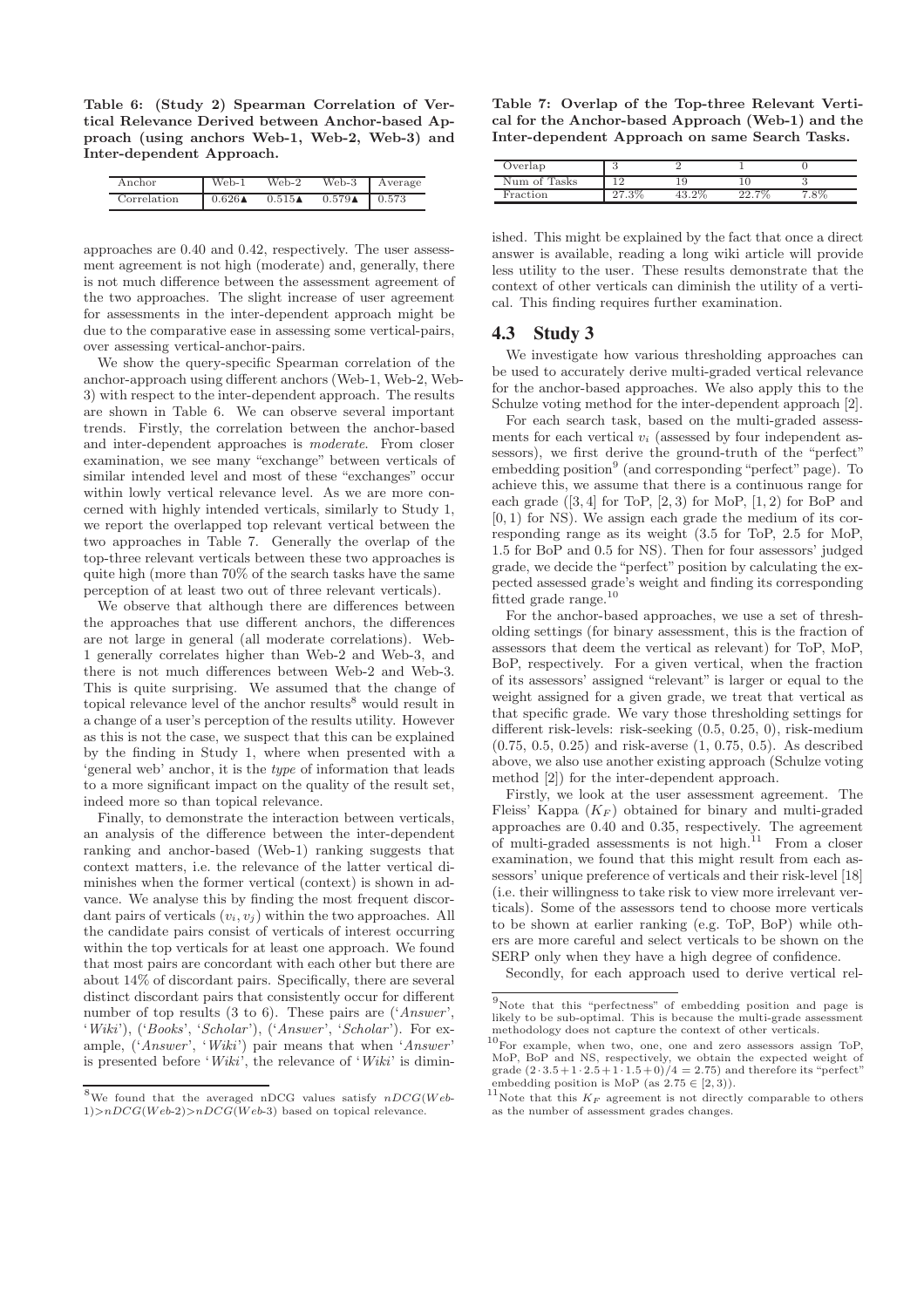Table 8: (Study 3) Spearman Correlation of Optimal Pages derived from Binary Assessments and Ground-truth Page derived from Multi-grade Assessments, and Precision (for each grade ToP, MoP and BoP).

| Binary<br>Approach | risk-<br>seeking | risk-<br>medium   | risk-<br>averse   | Schulze<br>voting |
|--------------------|------------------|-------------------|-------------------|-------------------|
| Correlation        | 0.135            | $0.411 \triangle$ | $0.292 \triangle$ | $0.539\triangle$  |
| prec(ToP)          | 0.30             | 0.52              | 0.74              | 0.67              |
| prec(MoP)          | 0.18             | 0.31              | 0.43              | 0.25              |
| prec(BoP)          | 0.09             | 0.26              | 0.37              | 0.39              |

evance from binary assessment, we obtain its corresponding optimal page (with 'general web' results Web-1, Web-2, Web-3 and verticals that are shown). Then we calculate the Spearman correlation of this page with the ground-truth page derived from the multi-grade assessments. The results are shown in Table 8. As we are concerned with how each binary approach can be used to derive accurate multi-graded assessment, we also calculate the precision of each binary approach with respect to the multi-grade ground-truth.

We notice several important trends. Firstly, most of the binary approaches (risk-medium, risk-averse and Schulze voting) are all significantly correlated with the multi-graded ground-truth. However, the correlations are mostly moderate. It is not surprising that Schulze voting method performs the best, as it uses more assessments (91 assessments) compared with other binary approaches (11 assessments) as well as being more robust to noise. It is also interesting to observe that the risk-medium approach performed second best, which is consistent with our observation that different assessors have different risk-levels. An extreme approach (risk-seeking or risk-averse) is more likely to satisfy only a small subset of assessors while frustrating others. Secondly, when focusing on the precision of each approach for each grade (ToP, MoP and BoP), we can observe that generally, risk-averse performs best, followed by Schulze voting, riskmedium and risk-seeking approaches. This is because the risk-averse approach is more careful when selecting verticals; it only selects verticals (as relevant) when highly confident (large fraction of user's preferences) of this.

# 5. CONCLUSIONS AND DISCUSSIONS

Our objective was to investigate whether different underlying assumptions made for vertical relevance affects a user's perception of the relevance of verticals. Our results indicate that relevant verticals derived from different assumptions do correlate with each other. However, the correlation is not high (either moderate or low in many cases) as each assumption focuses on different aspects of vertical relevance. With respect to RQ1, both *orientation* (pre-retrieval user need) and topical relevance (post-retrieval topical relevance) correlates significantly with the post-retrieval search results utility. The impact of orientation is comparatively more significant (moderate) than topical relevance (low). In addition, there is an aesthetic bias to a user's perception of search results utility. With respect to RQ2, we conclude that the context of other verticals has significant impact on the relevance of a vertical. With respect to RQ3, we found that it is possible to employ a number of binary assessments to predict multi-grade assessments and the correlation of the derived

optimal pages is significant (moderate). Using a larger number of assessments (e.g. Schulze voting) contributes to more accurate estimation of multi-grade assessments.

Our results have important implications for aggregated search and in general, evaluation in IR. The moderate correlation between different vertical assessments indicates the need to re-evaluate previous work on vertical selection, based on the assessments (and corresponding assumptions) used. The conclusion drawn from one type of assessments (e.g. VS approach A performed better than B) might not hold for another type of assessments. Researchers need to be careful when drawing conclusions regarding vertical relevance.

Our results have implications for work in vertical selection. As discovered in Study 1, orientation has a larger impact on user's perception of the search results utility than topical relevance, which implies that vertical evidence derived from the user need perspective (e.g. query logs) might be more effective at predicting a user's relevant verticals than collection-based estimation (e.g. traditional resource selection methods). In addition, Study 1 implies that for some verticals (e.g. Video', Recipe' and 'Shopping'), the VS system generally would have more confidence in returning them as relevant (due to their orientation). On the contrary, the VS system should be more careful when returning other verticals (e.g. 'Blog' and 'Discussion' results). We are not saying that some verticals ('Video') are more useful than others ('Blog' and 'Discussion'); we note that it is easier to predict the usefulness of some verticals for an "average" query.

Our results have implications with respect to procuring assessments for aggregated search. In Study 2, we showed that fewer binary assessments (anchor-based approach) correlate moderately with more binary assessments (inter-dependent approach). In Study 3, we showed that moderately correlated multi-graded relevance assessments can be obtained by using a number of binary assessments. As different assessment methodologies involve differing amounts of effort (number of assessments, information load when assessing), there is a need for analyzing both the utility and effort involved in different assessment methodologies so that assessments can be obtained in a more efficient way. In addition, by exploring verticals on aggregated search pages, binary preference of vertical over web results can be obtained/derived by mining query logs [9].

Plans for future work include the following: Firstly, although we have shown that topical relevance has significant impact on user's perception of search results utility, we have not explored how this impact changes according to the different levels of topical relevance, and how it interacts with orientation. Similarly, a comprehensive analysis on aesthetic bias is also needed. Secondly, at the moment we assume a blended presentation strategy, i.e. interleaving vertical results into the web results (ToP, MoP, BoP and NS). Other ways of combining results are possible, for example showing blocks of results on the right side of the page. Finally, the assessments have been obtained by showing only vertical search result snippets to the users, without presenting the actual information items. As the assessment depends solely on snippet quality, we should examined the impact of this further.

Acknowledgments This work was partially supported by the EU LiMoSINe project (288024).